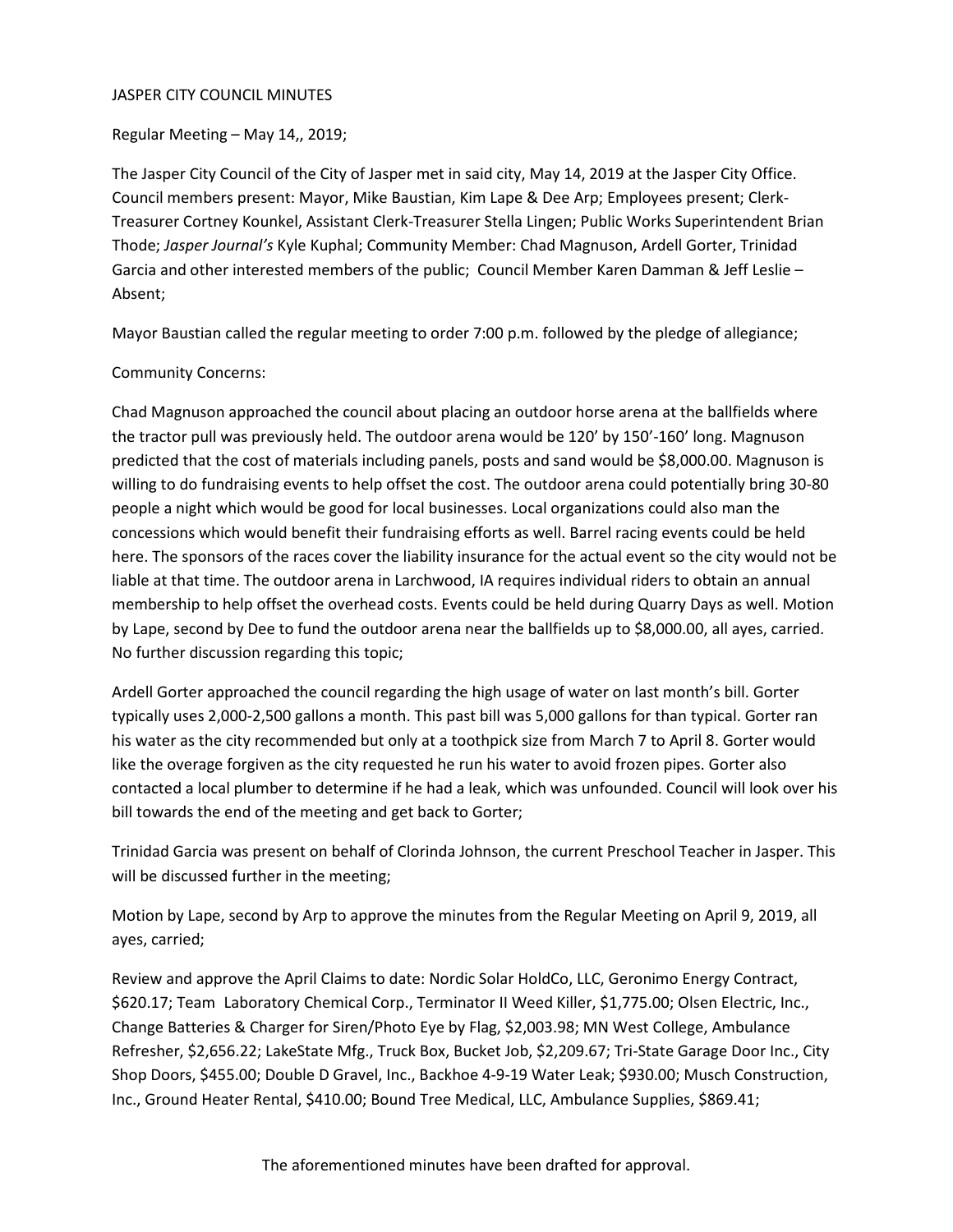Bierchbach, Hoses, Lift Station Pump, \$2,911.25;Auto-pays were not presented at this meeting. Kounkel will present at May Council Meeting;

Receipts noted: Pipestone Co. Treasurer, 2019 Ambulance Appropriation, \$4,000.00; Pipestone Co. Treasurer, 2019 Fire Appropriation, \$780.00; Jasper Lions Club, Quartziter Days Inflatable Donation, \$500.00; Jasper Lions Club, Easter Egg Hunt Reimb. \$200.00; Stonewall Bar & Grill, Liquor License, \$1,000.00;

### DELINQUENT SEWER/WATER/GARBAGE:

The delinquent sewer, water and garbage report was discussed with the council. Shut offs will occur to all delinquent accounts as of May 21, 2019;

Lingen informed the Council that the Jasper Area United Fund continues to help local members of the community who are dealing with health issues;

# Wellness Center/QCC:

Gary Mitchell approached the City regarding purchasing his NuStep. The Nustep is in excellent condition and was only used for a few minutes each day for about 3 months. Mitchell is requesting \$3,000.00 for this NuStep. The purchase brand new, the equipment would cost the city \$4,600.00 which does not include shipping. Kounkel and Thode inspected the equipment and found no flaws. Motion by Lape, second by Arp to purchase the NuStep from Gary Mitchell for \$3,000.00, all ayes, carried;

The Pipestone Hospital Physical Therapy Department approached the City about purchasing a Multi-Weight Station. However, we do not have the adequate space for the equipment. The Council would like to pass on this offer;

Pipestone Area Schools will no longer offer Preschool classes in Jasper for the 2019-2020 school year. Kevin Everson, Pipestone Area Superintendent, informed Kounkel that this decision was due to lack of student enrollment. Everson did mention that they may be interested in the space for 2020-2021 school year. The school currently rents 2 rooms from the City. Trinidad Garcia, who works as a Paraprofessional in the Preschool informed the Council that a majority of kids from Jasper are now attending the SMOC Head start program in the morning and then Pipestone Area Preschools in the afternoon. This may be because of daycare issues while the parents work. Clorinda Johnson approached Kounkel about placing a daycare in the space. Kounkel will contact the Pipestone County Health and Human Services to find out regulations;

# NEW BUSINESS:

The Council is encouraged to look over the Sidewalk Replacement Program for the next Council Meeting in June;

# OLD BUSINESS:

Duane DeCroock approached the Council last month regarding the alleys in West Jasper. Kounkel informed the Council that none of the streets in West Jasper were vacated. Therefore, DeCroock would have to petition the Council regarding this. Kounkel will speak with DeCroock;

The aforementioned minutes have been drafted for approval.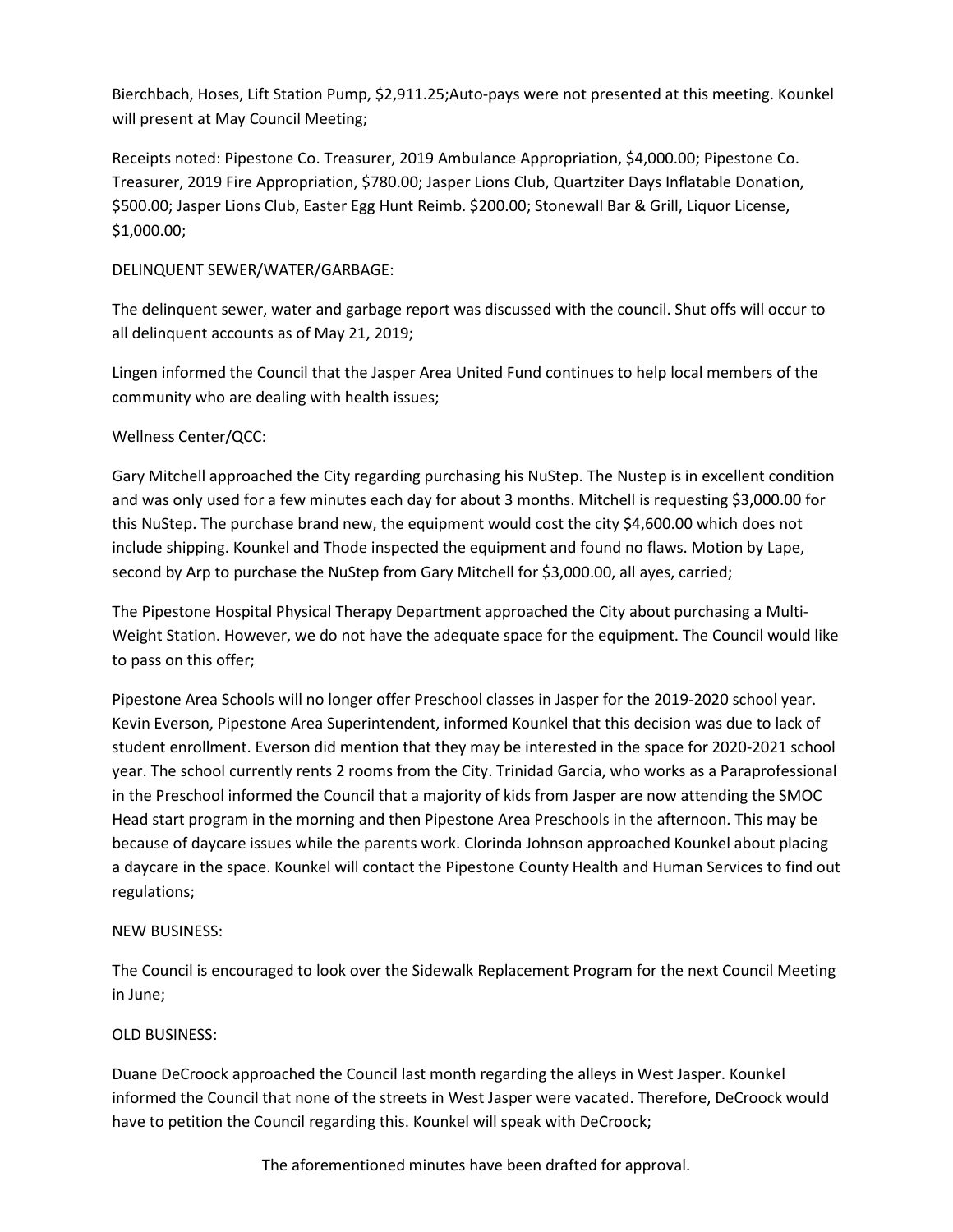Lape questioned whether Kounkel received a copy of Reclaim Community's Insurance for Bauman Hall. This has not been received. Kounkel will request that the document be provided within 30 days;

### PUBLIC WORKS REPORT:

One Land Permit Issued during April to David Bryan, 109 2<sup>nd</sup> Street East for the demolition of home;

Clean up day is scheduled for Friday, May  $17<sup>th</sup>$ . The dumpsters have been placed at truck parking to ensure they are monitored 24/7. Unsorted/mixed piles will not be picked up. The City of Edgerton and Trosky do not allow residents to place items on their curb. Each city has a specific day where dumpsters are located for residents to personally bring their items. Each household is allowed 1 truck load, any load after that cost \$20.00. Local organizations help the elderly and others who are not capable of bringing their items to the designated location. Kounkel will inquire what each city has their resident pay during the year to help cover this cost. This would be beneficial to the City of Jasper to ensure residents do not take advantage of the service;

Thode mentioned the road leading from the County Road to the Quarry Access Lane is in dire need of repair. The Quarry had driven an excavator and stone crusher on the road which tore it up. Thode will approach the Quarry about cost sharing. Thode mentioned that the road from Houg's Service Station to the corner of Burr Avenue was redone years ago. About 3'-4' down was excavated from road. Oversized rock and gravel was then placed with asphalt covering it. Since the reconstruction of the street, there have been no issues. The Quarry does have access to the material needed for the reconstruction. Ideally, this would be a 10 ton road to avoid further damage. Thode will invite members from the Quarry to the next Council meeting to determine how to proceed;

Julie Meyer approached Thode about replacing her curb and gutter. She will be having her driveway and sidewalks replaced so this will be completed at the same time.

Martinez Concrete is completing concrete work for the city from water leaks;

The Public Works Pickup was discussed. Herman Motor helped the City achieve a Ford Fleet Number giving us options to purchase new vehicles at a lower cost. Herman Motor has given the city the best deal thus far. The Council would like to conduct business with Herman Motor. Thode will contact Herman Motor with his requests. Tabled until June;

The City of Slayton recently replaced all of their street lights through Xcel Energy. Kounkel will be in contact with the Slayton City Administrator regarding the pros and cons;

Jasper Sunrise Village would like to lease a lawnmower from the City. They are in dire need of a new one. Trade in value for the City is \$6,500.00. Discussion whether leasing or purchasing the mower to Sunrise occurred. Motion by Lape to lease the mower to Sunrise Village, second by Arp, all ayes, carried;

Thode has been approached by 2 individuals who would be interested in working for the city part time during the summer. They will help with weed whacking and mowing;

ITEMS ANYONE WANTS TO ADD TO THE AGENDA:

The aforementioned minutes have been drafted for approval.